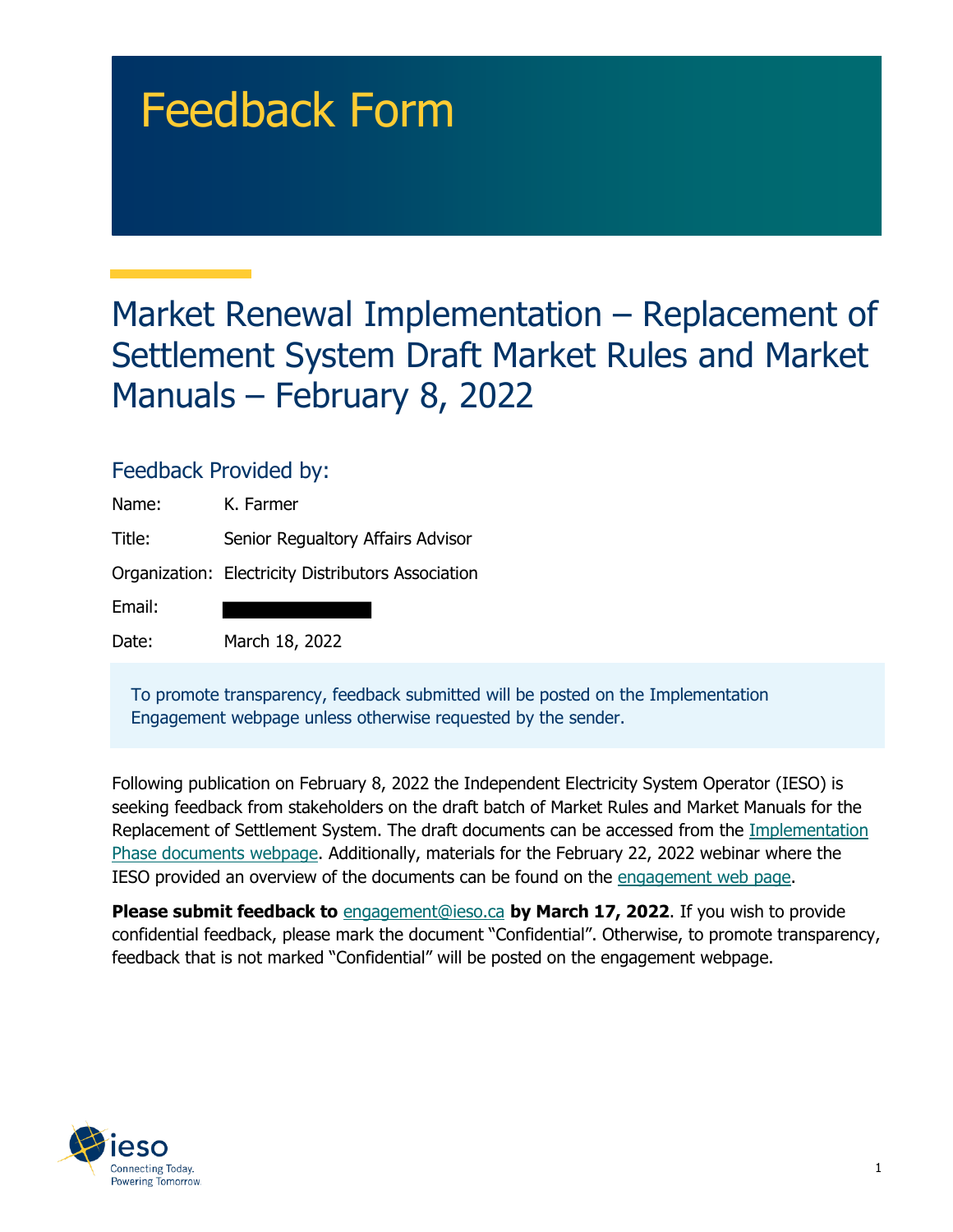# Market Rules – Chapter 3

What feedback do you have on the Chapter 3 draft market rule amendments?

| <b>Section / Topic</b>              | <b>Feedback</b>           |
|-------------------------------------|---------------------------|
| Click or tap here to<br>enter text. | The EDA makes no comment. |

#### Market Rules – Chapter 6

What feedback do you have on the Chapter 6 draft market rule amendments?

| Section / Topic                     | <b>Feedback</b>           |
|-------------------------------------|---------------------------|
| Click or tap here to<br>enter text. | The EDA makes no comment. |

## Market Rules – Chapter 7

What feedback do you have on the Chapter 7 draft market rule amendments?

| <b>Section / Topic</b>              | <b>Feedback</b>           |
|-------------------------------------|---------------------------|
| Click or tap here to<br>enter text. | The EDA makes no comment. |

#### Market Rules – Chapter 8

What feedback do you have on the Chapter 8 draft market rule amendments?

| Section / Topic                     | <b>Feedback</b>           |
|-------------------------------------|---------------------------|
| Click or tap here to<br>enter text. | The EDA makes no comment. |

#### Market Rules – Chapter 9

What feedback do you have on the Chapter 9 draft market rule amendments?

| <b>Section / Topic</b>              | <b>Feedback</b>           |
|-------------------------------------|---------------------------|
| Click or tap here to<br>enter text. | The EDA makes no comment. |

#### Market Rules – Chapter 10

What feedback do you have on the Chapter 10 draft market rule amendments?